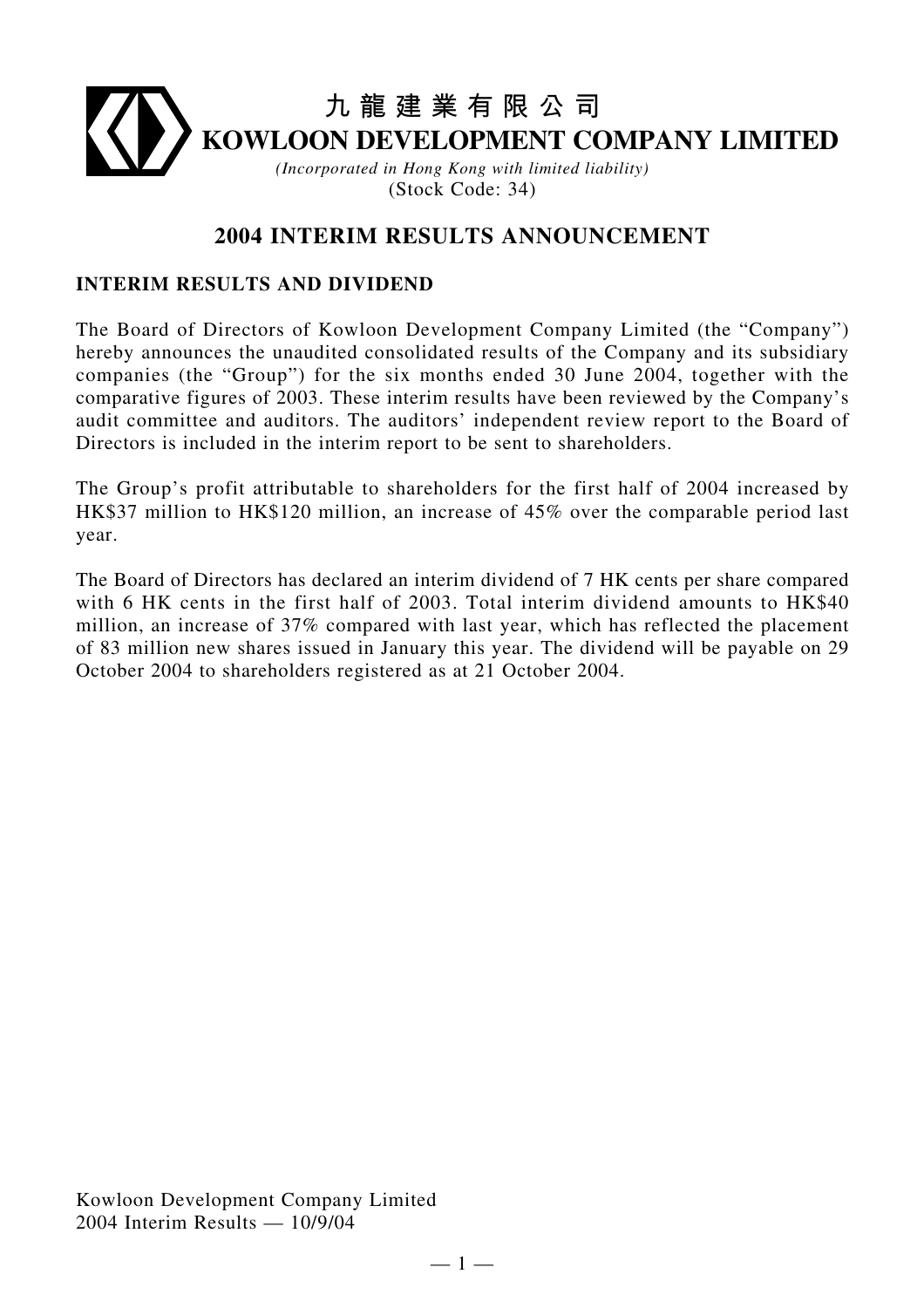# **Consolidated income statement (unaudited)**

|                                                         |                | Six months ended 30 June |               |  |
|---------------------------------------------------------|----------------|--------------------------|---------------|--|
|                                                         |                | 2004                     | 2003          |  |
|                                                         | <b>Note</b>    | <b>HK\$'000</b>          | HK\$'000      |  |
| <b>Turnover</b>                                         | $\overline{2}$ | 381,917                  | 241,913       |  |
| Other revenue                                           |                | 1,006                    | 2,951         |  |
| Depreciation                                            |                | (222)                    | (300)         |  |
| Staff costs                                             |                | (15, 498)                | (14, 841)     |  |
| Cost of inventories                                     |                | (191, 661)               | (117, 913)    |  |
| Other operating expenses                                |                | (34, 832)                | (12, 913)     |  |
| <b>Profit from operations</b>                           |                | 140,710                  | 98,897        |  |
| Finance costs                                           |                | (5,590)                  | (5,083)       |  |
| Share of profits less losses of<br>associated companies |                | 6,294                    | 1,959         |  |
| Profit on disposal of investment<br>in securities       |                |                          | 2,399         |  |
| <b>Profit before taxation</b>                           |                | 141,414                  | 98,172        |  |
| Income tax                                              | $\mathfrak{Z}$ | (21, 748)                | (15,962)      |  |
| <b>Profit after taxation</b>                            |                | 119,666                  | 82,210        |  |
| Minority interests                                      |                | (41)                     | 23            |  |
| Profit attributable to shareholders                     |                | 119,625                  | 82,233        |  |
| <b>Interim dividend</b>                                 |                | 39,674                   | 29,026        |  |
| Earnings per share                                      | $\overline{4}$ | 21.4 HK cents            | 17.0 HK cents |  |
| Dividend per share                                      |                | 7.0 HK cents             | 6.0 HK cents  |  |
|                                                         |                |                          |               |  |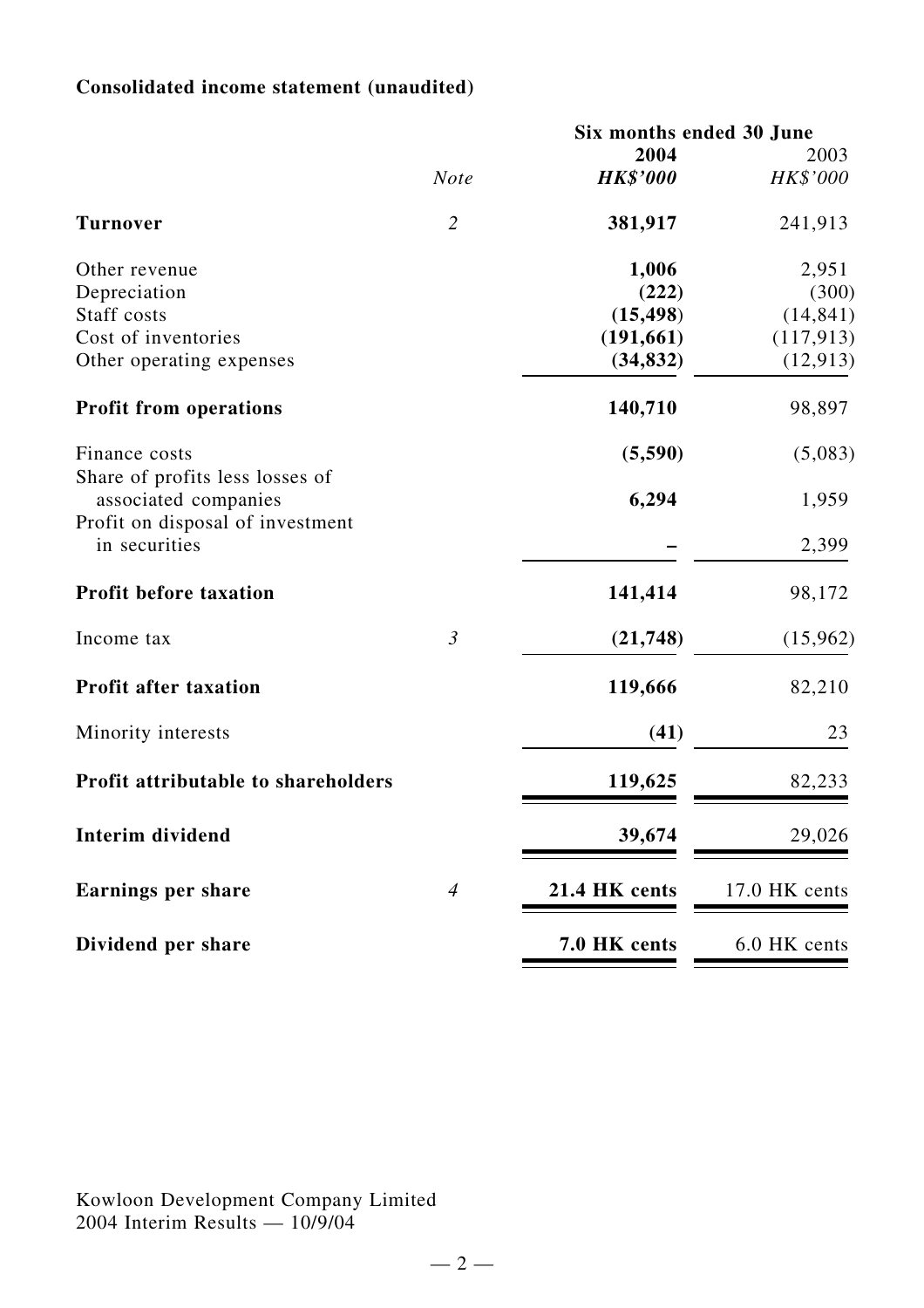*Notes:*

#### **1 Accounting policies**

The interim financial statements have been prepared in accordance with the requirements of the Main Board Listing Rules of The Stock Exchange of Hong Kong Limited, including compliance with Statement of Standard Accounting Practice 25 "Interim financial reporting" issued by the Hong Kong Institute of Certified Public Accountants.

The same accounting policies adopted in the 2003 annual accounts have been applied to the interim financial statements.

#### **2 Segment information**

|     |                          | Group turnover<br>Six months ended 30 June |          | Group profit/(loss)<br>from operations<br>Six months ended 30 June |          |
|-----|--------------------------|--------------------------------------------|----------|--------------------------------------------------------------------|----------|
|     |                          | 2004                                       | 2003     | 2004                                                               | 2003     |
|     |                          | <b>HK\$'000</b>                            | HK\$'000 | <b>HK\$'000</b>                                                    | HK\$'000 |
| (a) | <b>Business segments</b> |                                            |          |                                                                    |          |
|     | Property investment      | 90,461                                     | 93,887   | 82,951                                                             | 88,038   |
|     | Property development     | 158,136                                    | 1,697    | 42,265                                                             | (433)    |
|     | Finance and              |                                            |          |                                                                    |          |
|     | investments              | 115,819                                    | 132,614  | 19,406                                                             | 18,579   |
|     | Other businesses         | 17,501                                     | 13,715   | 6,825                                                              | 4,241    |
|     |                          | 381,917                                    | 241,913  | 151,447                                                            | 110,425  |
|     | Unallocated group        |                                            |          |                                                                    |          |
|     | expenses                 |                                            |          | (10, 737)                                                          | (11,528) |
|     |                          |                                            |          | 140,710                                                            | 98,897   |

#### *(b) Geographical segments*

| Group turnover  |          | Group profit/(loss)<br>from operations<br>Six months ended 30 June |          |
|-----------------|----------|--------------------------------------------------------------------|----------|
| 2004            | 2003     | 2004                                                               | 2003     |
| <b>HK\$'000</b> | HK\$'000 | <b>HK\$'000</b>                                                    | HK\$'000 |
| 360,956         | 222,843  | 120,813                                                            | 85,826   |
| 18,664          | 5,418    | 18,326                                                             | 5,281    |
| 2,297           | 12,495   | 1,571                                                              | 7,976    |
|                 | 1,157    |                                                                    | (186)    |
| 381,917         | 241,913  | 140,710                                                            | 98,897   |
|                 |          | Six months ended 30 June                                           |          |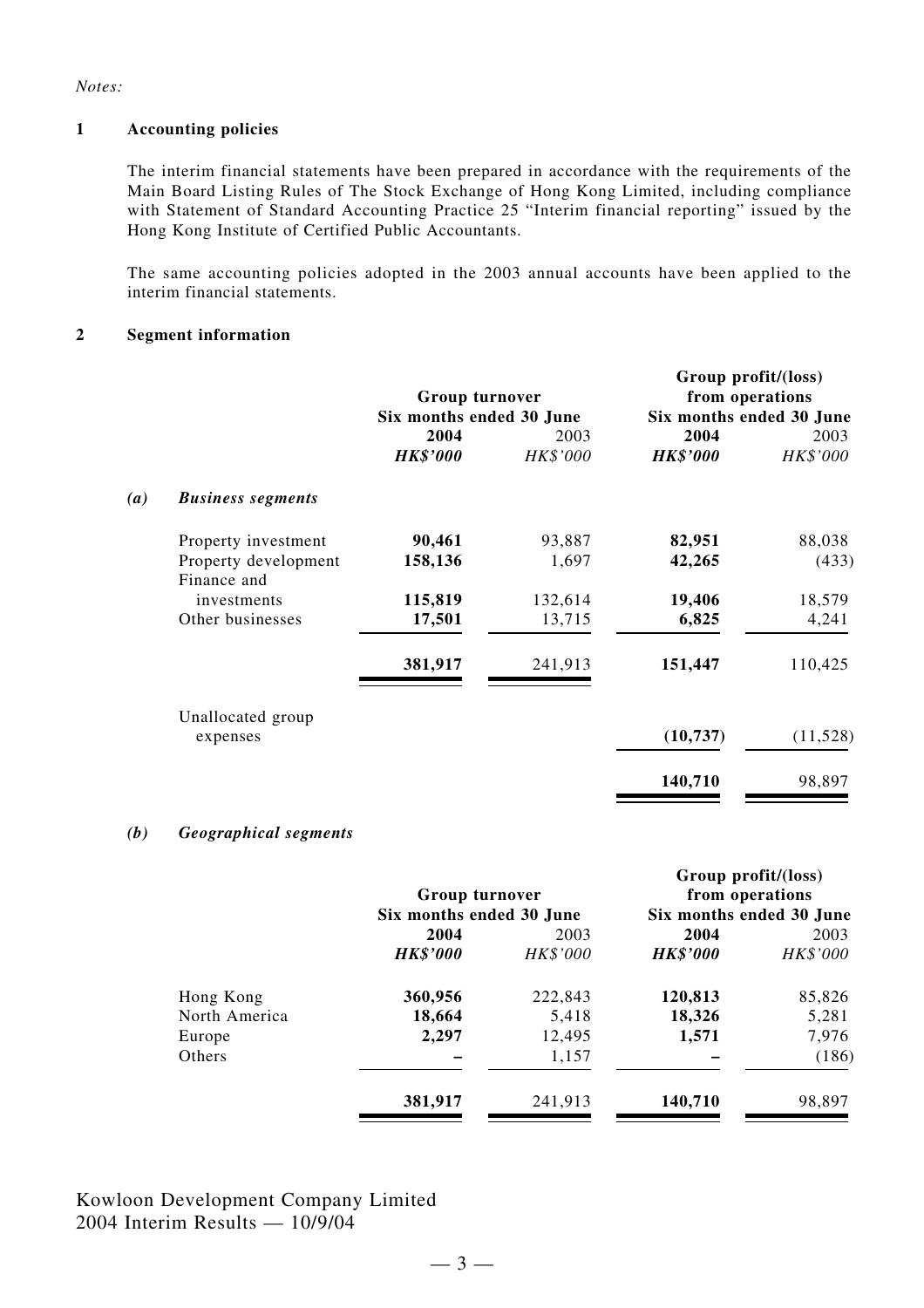|                                                                            | Six months ended 30 June<br>2004<br>2003<br><b>HK\$'000</b><br>HK\$'000 |                |
|----------------------------------------------------------------------------|-------------------------------------------------------------------------|----------------|
| Current tax $-$ Hong Kong                                                  | 17,701                                                                  | 11,507         |
| Deferred tax<br>— Current period<br>- Attributable to a change in tax rate | 2,132                                                                   | 2,504<br>1,172 |
|                                                                            | 19,833                                                                  | 15,183         |
| Share of associated companies' taxation<br>— Hong Kong<br>— Overseas       | 182<br>1,733                                                            | 84<br>695      |
|                                                                            | 21,748                                                                  | 15,962         |

Hong Kong profits tax has been provided for at the rate of 17.5% (2003: 17.5%) on the estimated assessable profits. Overseas taxation has been provided for at the applicable tax rates ruling in the respective jurisdictions.

#### **4 Earnings per share**

The calculation of earnings per share is based on the profit attributable to ordinary shareholders of HK\$119,625,370 (2003: HK\$82,233,087) and the weighted average of 558,559,059 ordinary shares (2003: 483,767,850 ordinary shares) in issue during the period.

No diluted earnings per share for the six months ended 30 June 2003 and 2004 have been presented as the Company has no dilutive potential ordinary shares for the period.

#### **BUSINESS REVIEW**

The Hong Kong economy has benefited considerably from the cyclical upturn globally and the influx of visitors from the Mainland, with the local economy expanding over 9% in the first half of the year. Indeed, the local economic recovery seems to be reasonably broad-based and these favourable economic conditions have significantly supported our core property business during the period. The Group's gross turnover for the first half year rose 58% to HK\$382 million compared with the same period last year.

In January, the Group raised HK\$569 million by issuing 83 million new shares. This was intended to facilitate a rapid yet solid future expansion for the Group and hence maximize returns for shareholders.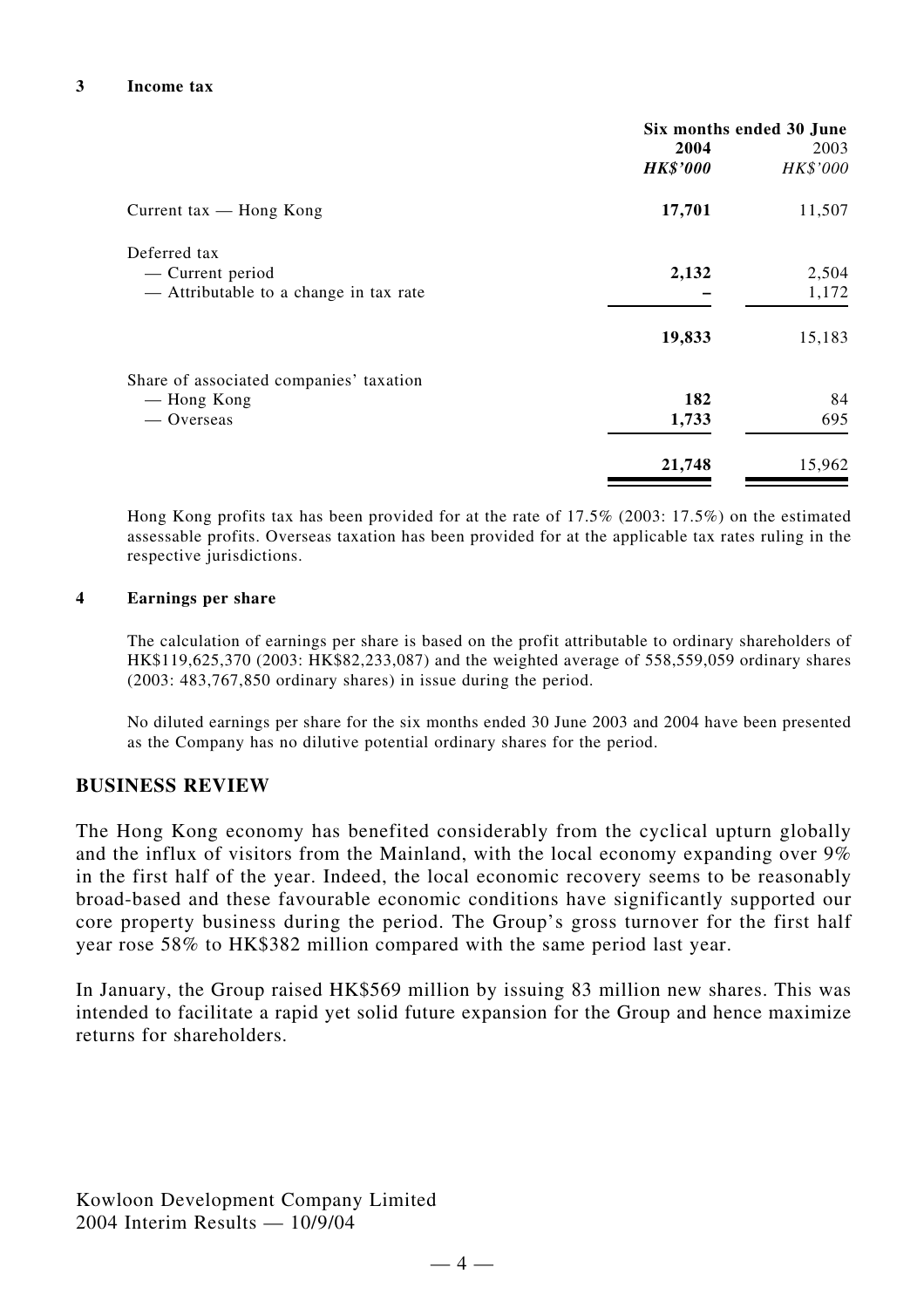# **Property Sales**

With market sentiment improving considerably, the Group's property sales turnover amounted to HK\$158 million in the first half of the year, compared with HK\$1.7 million in the same period last year. A significant portion of income was generated from the sales of residential units of La Maison Du Nord at 12 North Street, Kennedy Town, where all 75 units were sold by the end of March.

### **Property Development**

In January, we acquired an 80% interest in La Baie Du Noble in Macau, an important commercial and residential property development project. This acquisition represents a significant first step for us to establish our business presence in Macau, where we believe the economy will sustain a high rate of growth in the next few years. The pre-sale result of this property project has been encouraging and will likely contribute a positive cashflow to the Group shortly. The whole construction work is expected to be completed in the second half of next year.

In Hong Kong, construction of the residential property Padek Palace at 377 Prince Edward Road West was completed in the first half of the year. The interior decoration of show flats and the clubhouse is expected to be completed soon after which the property will be ready for public sale.

#### *Property development project completed*

| Location                       | <b>Usage</b> | Group's<br>Interest $(\% )$ | <b>Attributable</b><br><b>Gross Floor</b><br>Area $(sq. ft.)$ |
|--------------------------------|--------------|-----------------------------|---------------------------------------------------------------|
| Padek Palace                   | Residential  | 100                         | 54,896                                                        |
| No.377 Prince Edward Road West |              |                             |                                                               |
| Kowloon City                   |              |                             |                                                               |
| Kowloon                        |              |                             |                                                               |

We will continue to procure new property development projects; and the status of the Group's projects in progress is shown below.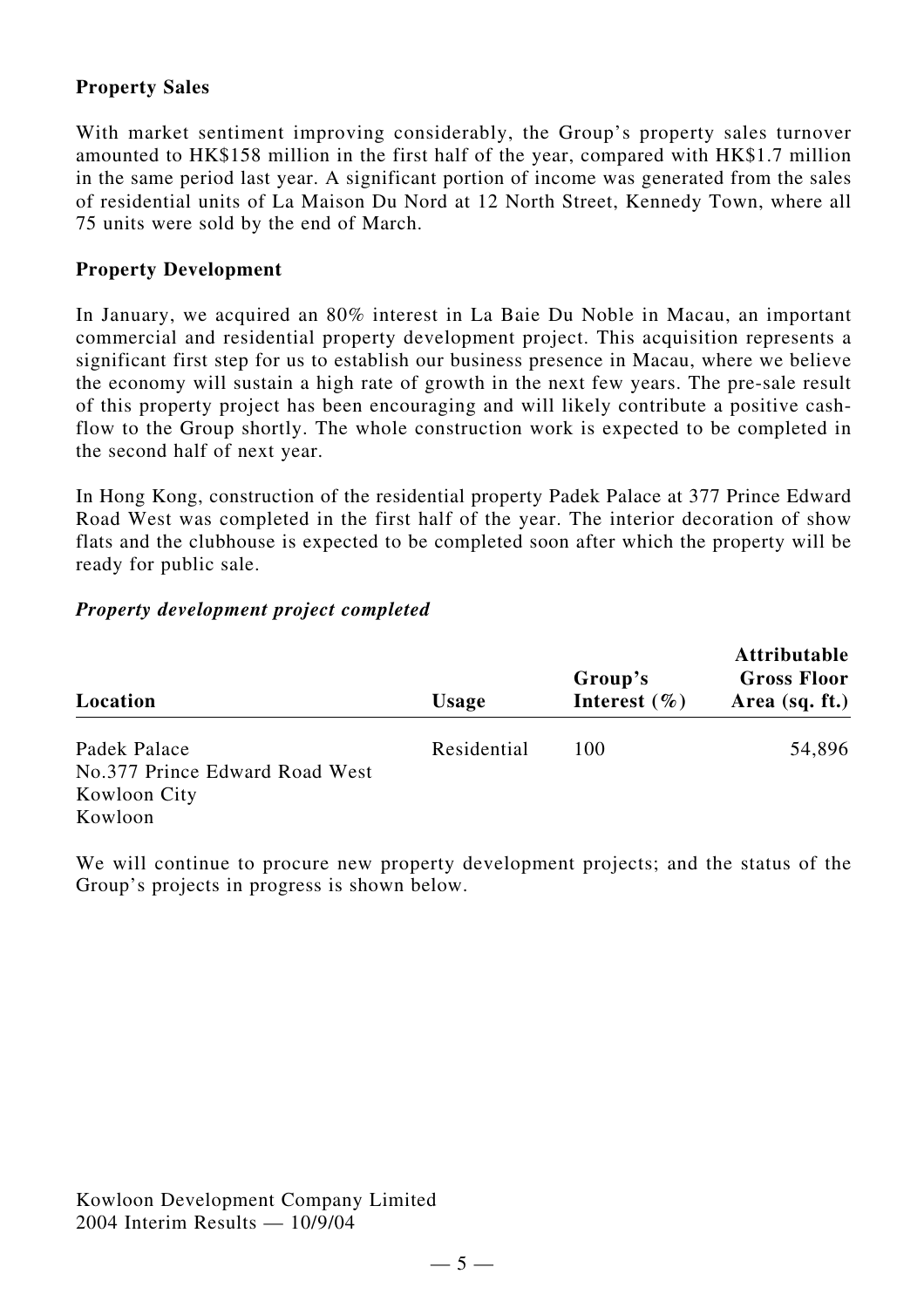| Location                                                               | <b>Usage</b>                  | Group's<br>Interest $(\% )$                            | Attributable<br><b>Gross Floor</b><br>Area (sq. ft.) | <b>Status</b>                                      | <b>Expected</b><br>Date of<br>Completion |
|------------------------------------------------------------------------|-------------------------------|--------------------------------------------------------|------------------------------------------------------|----------------------------------------------------|------------------------------------------|
| Macau                                                                  |                               |                                                        |                                                      |                                                    |                                          |
| La Baie Du Noble<br>Lote S<br>Novos Aterros da Areia<br>Preta<br>Macau | Commercial<br>and Residential | 80                                                     | 1,280,000                                            | Superstructure<br>works in progress                | 2nd half 2005                            |
| <b>Hong Kong</b>                                                       |                               |                                                        |                                                      |                                                    |                                          |
| Nos. 31 & 31A-G<br>Robinson Road<br>Mid-Levels<br>Hong Kong            | Residential                   | 100                                                    | 128,084                                              | Superstructure<br>works in progress                | 1st half 2006                            |
| No. 33<br>Ka Wai Man Road<br>Kennedy Town<br>Hong Kong                 | Residential                   | Joint<br>Venture<br>with Urban<br>Renewal<br>Authority | 78,372                                               | Foundation works<br>completed                      | 1st half 2006                            |
| No. 35<br>Clear Water Bay Road<br>Ngau Chi Wan<br>Kowloon              | Commercial<br>and Residential | 100                                                    | 2,101,428                                            | Site formation<br>will start before<br>end of 2004 | 2007/08                                  |
|                                                                        |                               |                                                        | 3,587,884                                            |                                                    |                                          |

# *Property development projects in progress*

#### **Property Investment**

In the first half of the year, we acquired two commercial properties in Tsim Sha Tsui East, the Second Floor of the commercial podium of New Mandarin Plaza and all the shop spaces and 10 car parking spaces on the Basement Floor of Peninsula Centre, which have been added to our property investment portfolio to generate further rental income for the Group.

The Group's gross rental income generated by the property investment portfolio, which comprises of mainly retail shopping malls and commercial offices properties, recorded a small decline of 3.6% in the first half to HK\$90 million compared with the same period in 2003. This was principally due to the renewal of the lease of a substantial amount of office space in the third quarter last year when office rents in Hong Kong had not recovered from their historic lows after SARS. However the average occupancy rate of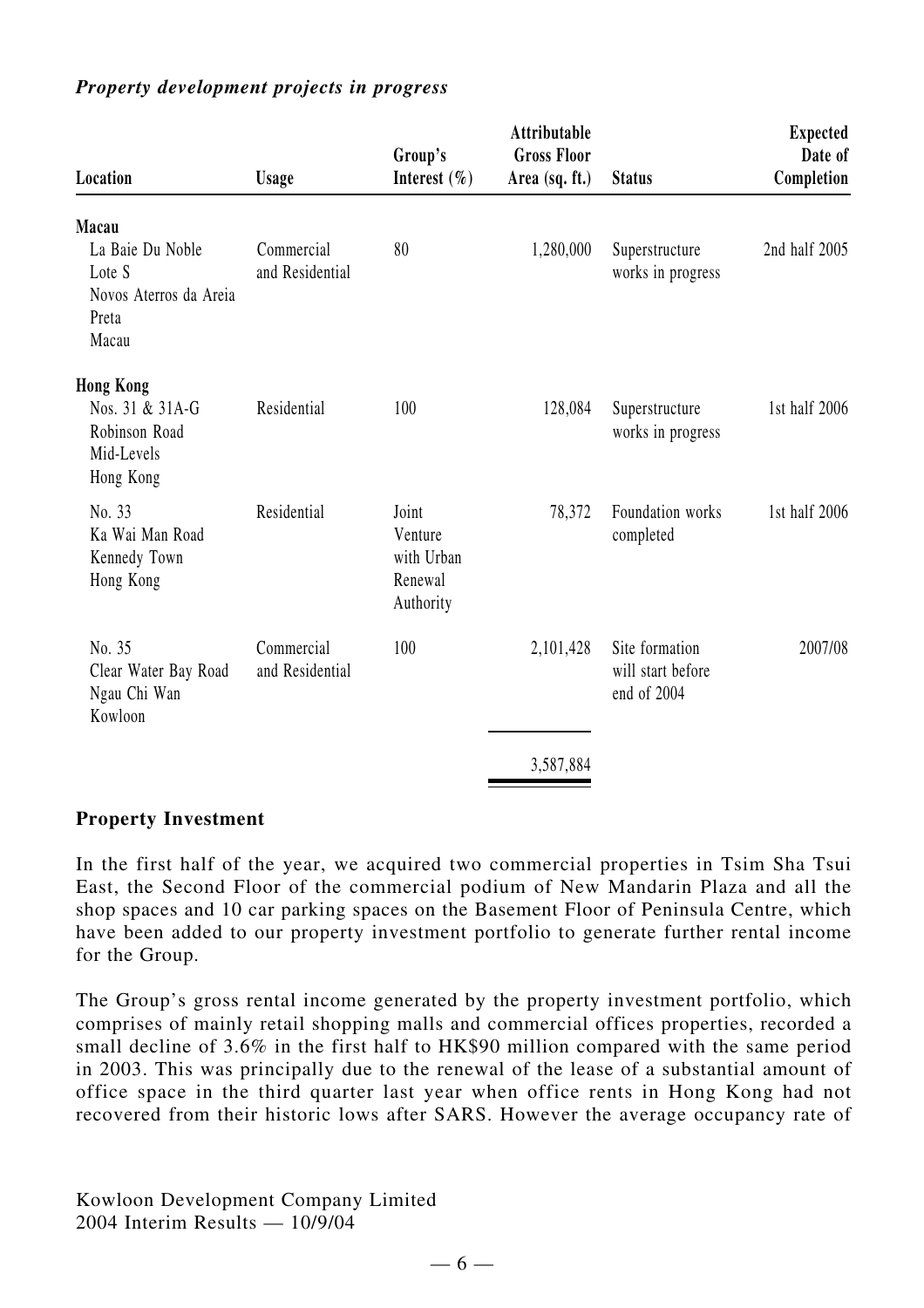our property investment portfolio improved and remained high at 95%. With the local economy heading for a more sustainable recovery and overall market sentiment clearly improving, both office and retail rental yields have generally improved for new leases and renewals. In addition, we will continue to enhance the value of our property investment portfolio to further improve the Group's gross rental income.

# **Property Management**

The Group's property management business continued to expand in the first half of the year, with the size of the portfolio managed increasing to approximately 1 million sq. ft. While the property management business generates relatively insignificant income to the Group, our main objective is to provide quality management services to our own property projects.

# **Other Businesses**

The performance of the Group's other businesses, mainly including money-lending and film distribution, was satisfactory in the first half of the year, with operating profit rising 54% to HK\$6.7 million compared to the corresponding period last year.

# **FINANCIAL REVIEW**

# **Financial Resources and Borrowings**

The total bank borrowings of the Group as at 30 June 2004 amounted to HK\$2,256 million representing an increase of HK\$47 million from 31 December 2003. During the period under review, the Group raised HK\$569 million from the issue of 83 million new shares. Part of the proceeds were utilized in financing the HK\$400 million acquisition of the 80% interest in La Baie Du Noble, Macau, the balance of the acquisition costs being financed by bank borrowings and advances from the Company's controlling shareholder, Polytec Holdings International Limited. The loan from Polytec Holdings International Limited was HK\$109 million as at 30 June 2004. In the first half of 2004, the Group generated a total cash inflow of more than HK\$100 million from the sale of development properties. On the other hand, HK\$152 million was used to acquire two investment properties in Tsim Sha Tsui East. The gearing ratio, calculated on the basis of net bank borrowings to shareholders' equity, standing at 71% as at 30 June 2003 was reduced to 67% as at 31 December 2003 and further improved to 58% by 30 June 2004.

All banking facilities are arranged on a floating rate basis. The Group did not enter into any interest rate swap arrangement during the period under review. Management will monitor the market and interest exposure of the Group closely and consider hedging when appropriate.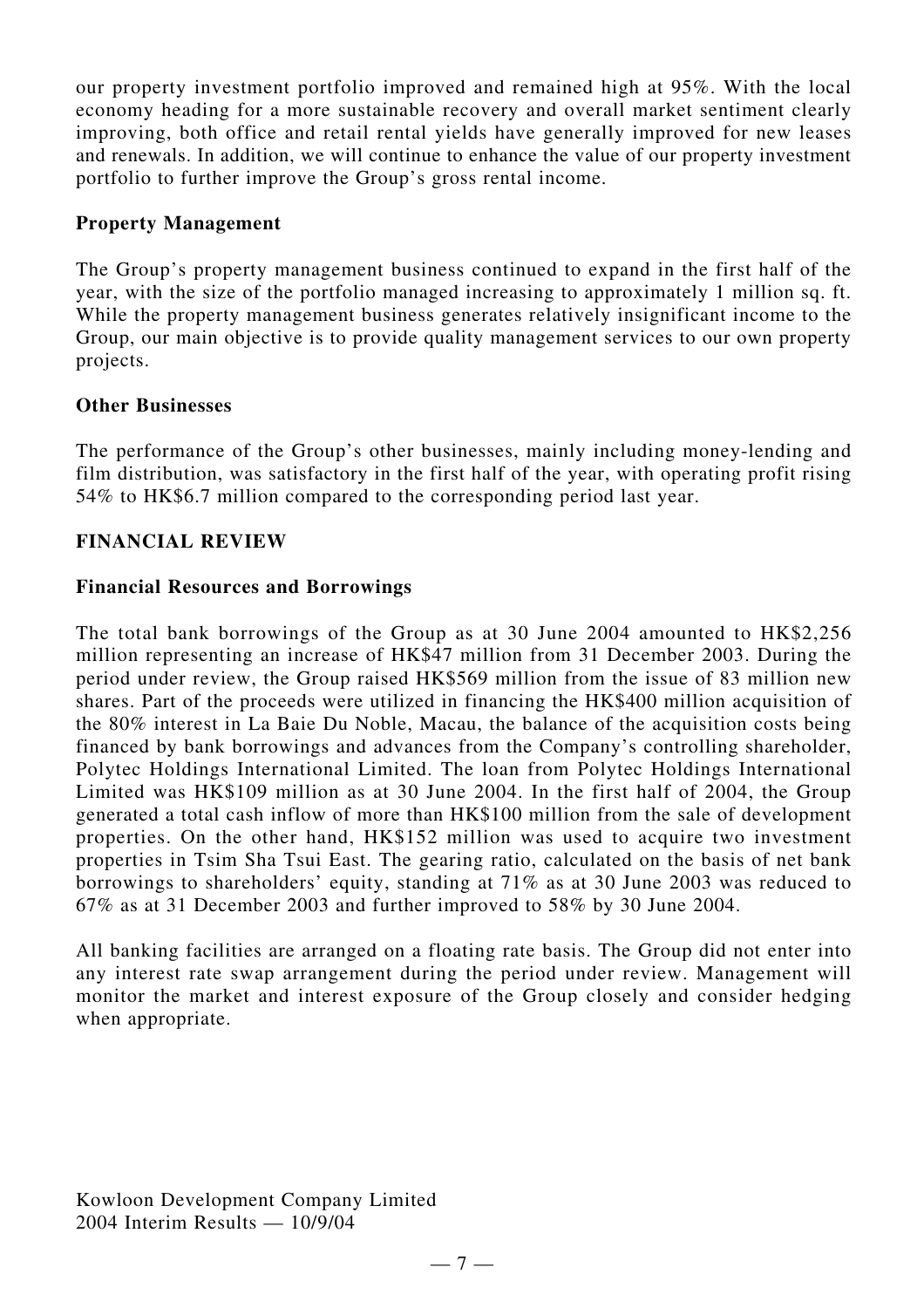With committed undrawn financing facilities in place, recurrent rental income from investment properties and cash inflow from property sales in Hong Kong and Macau, the Group has sufficient funds to satisfy its capital commitments and working capital requirements in the current financial year.

The Group has little exposure to currency risk as most of the Group's operations are in Hong Kong and transactions are denominated in local currency.

# **Finance and Investments**

As at 30 June 2004, the Group had invested a total of HK\$564 million, including HK\$52 million in equity-linked notes, HK\$115 million in marketable securities and HK\$390 million in a ten year note with triple A rating.

The finance and investment activities contributed an operating profit of HK\$19 million for the period under review, slightly better than that of the same period last year. The Group has been able to maintain a stable profit from financial investments and management will persist in its conservative approach in managing available funds.

# **Commitments**

As at 30 June 2004, the Group had contracted commitments of HK\$230 million for financial investments and another HK\$83 million for properties.

Commitments authorized but not contracted for related to properties under development amounted to HK\$209 million.

# **Contingent Liabilities and Pledge of Assets**

The Group has given guarantees in the amount of HK\$7 million to an insurance company in respect of performance bonds entered into by the associated companies engaged in property management services.

As at 30 June 2004, properties and securities of the Group with an aggregate carrying value of HK\$4,133 million and time deposits of HK\$9.4 million were pledged to banks to secure credit facilities or as margin for financial investments.

# **OUTLOOK**

We are actively looking for profitable property investment and development opportunities in Hong Kong and Macau. Given the possibility of interest rate increases in the year ahead, we will be proactive but prudent in our decision-making.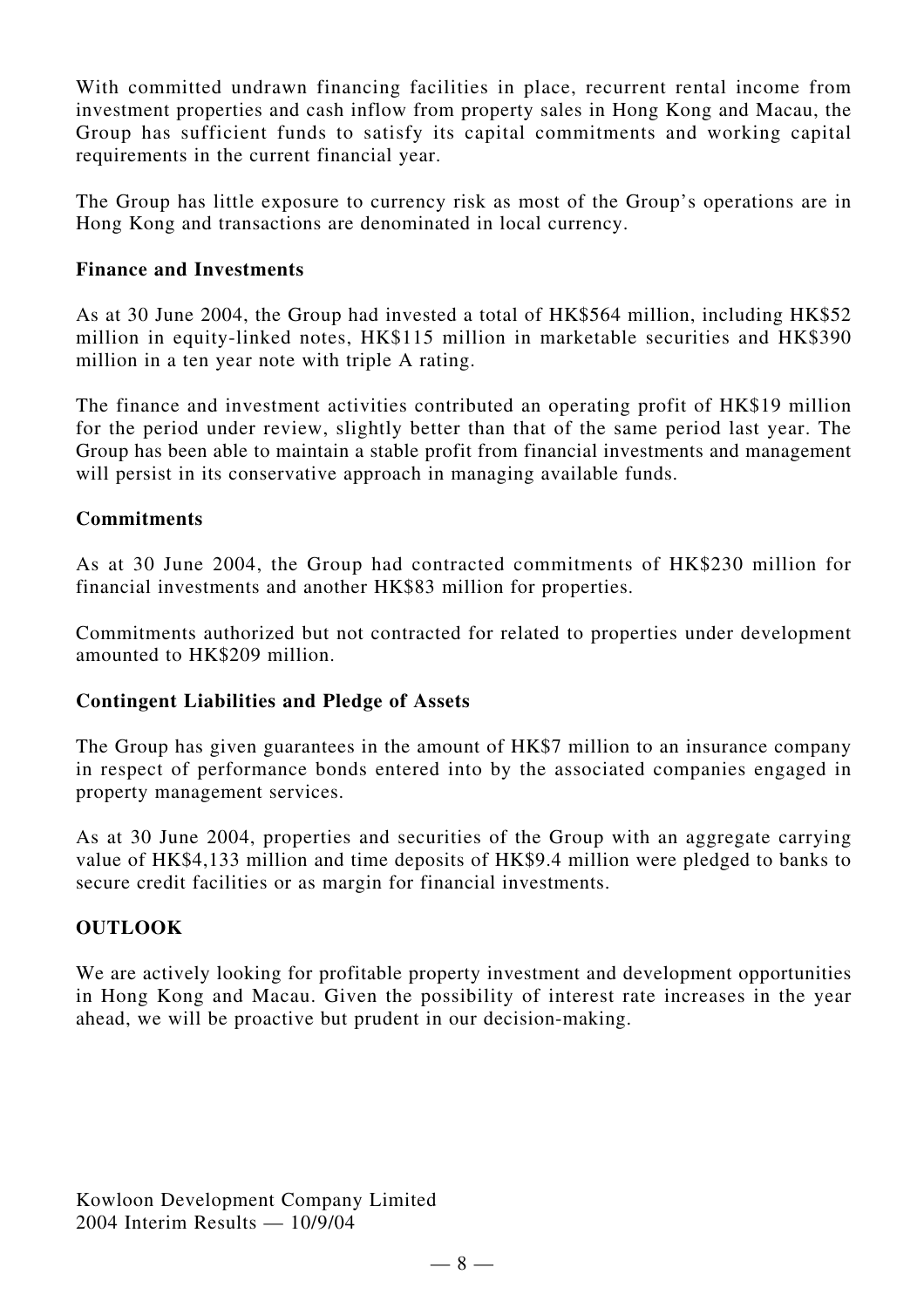# **OTHER INFORMATION**

## **Audit Committee**

The Audit Committee, comprising four Non-executive Directors a majority of whom are Independent Non-executive Directors, meets at least twice a year to review interim and final results of the Group prior to recommending them to the Board for approval and to discuss matters relating to the effectiveness of the Group's financial reporting process and internal controls. Senior representatives of the auditors and senior executives of the Company are invited to attend the meetings.

### **Compliance with the Code of Best Practice**

None of the Directors is aware of any information that would reasonably indicate that the Company was not in compliance with the Code of Best Practice, as set out in Appendix 14 of the Listing Rules, at any time during the six months ended 30 June 2004.

### **Compliance with the Model Code for Securities Transactions by Directors**

The Company has adopted the Model Code for Securities Transactions by Directors of Listed Issuers (the "Model Code") as set out in Appendix 10 of the Listing Rules. The Company has made specific enquiry of all Directors regarding any non-compliance with the Model Code during the period under review and they have all confirmed that they had fully complied with the required standard set out in the Model Code.

#### **Purchase, Sale or Redemption of Shares**

There was no purchase, sale or redemption by the Company, or any of its subsidiaries, of the Company's shares during the six months ended 30 June 2004.

#### **Staff Remuneration and Training**

As at 30 June 2004, the Group (excluding associates) employed a total of 154 (30 June 2003: 136) employees. Employee remuneration amounted to approximately HK\$15 million for the period. The Group ensures that pay levels of employees remain competitive and employees are rewarded based on their performances. The Group operates a share option scheme to provide incentives and rewards to eligible persons, including Directors and employees. Other employee benefits include medical insurance, retirement schemes, inhouse training courses as well as subsidies for external education and training programmes.